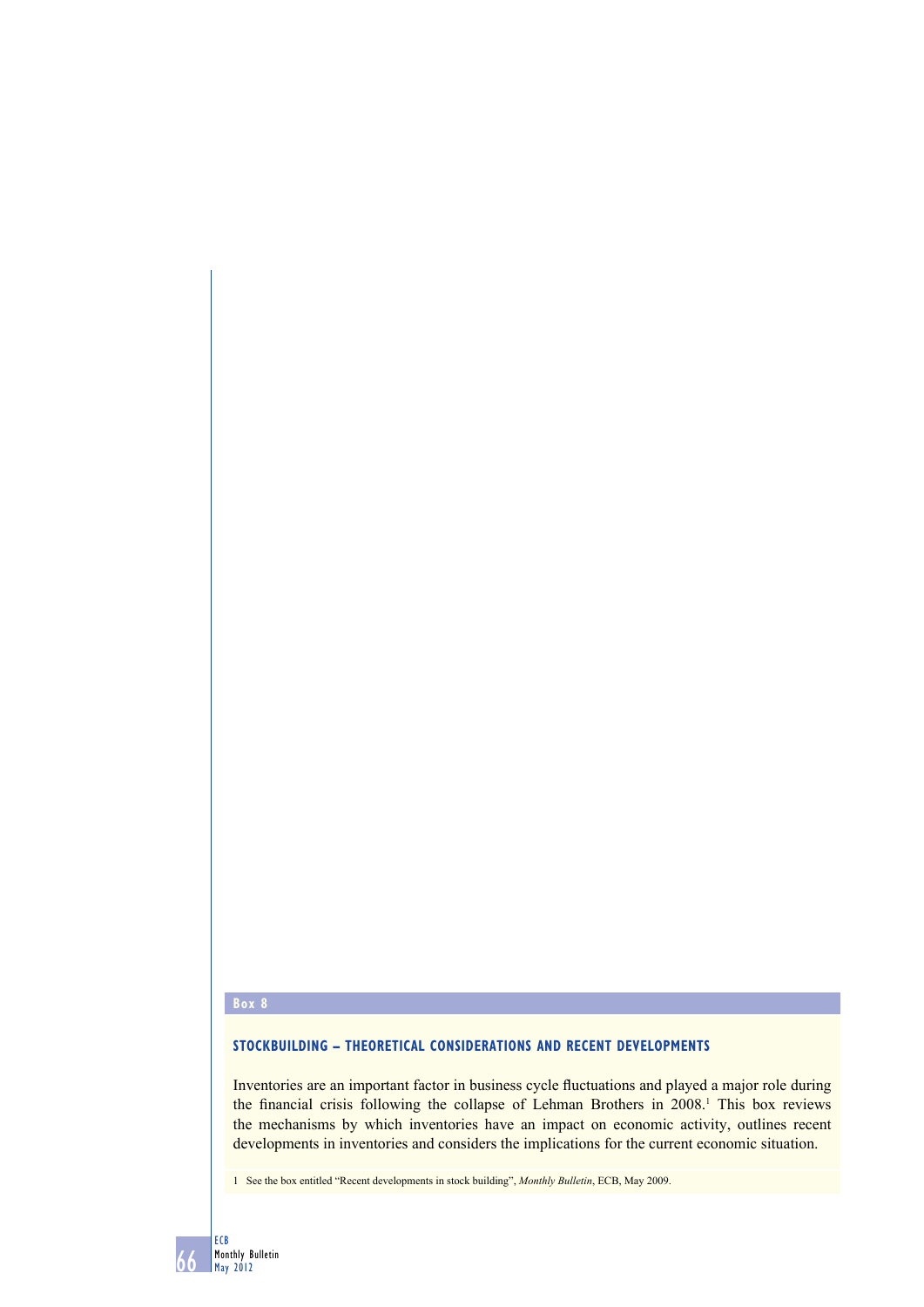## **ECONOMIC AND MONETARY DEVELOPMENTS**

Output, demand and the labour market

### **Inventories and the business cycle**

Inventory adjustments are a means to smooth production in the face of volatile demand. Therefore, they would be expected to rise when demand is weak – and vice versa. However, the empirical macroeconomic evidence suggests that inventory adjustments appear to accentuate both economic downturns and the subsequent recoveries. At the beginning of a downturn, involuntary stockbuilding occurs, as expected, as demand falls faster than production can be adjusted. However, this is followed by a process of destocking, as companies seek to reduce inventory levels through production cuts, which depresses the economy further during the downturn. Once the pace of destocking slows, inventories make a positive contribution to GDP growth, thereby supporting the overall economic recovery.

It is important to note that it is not the quarterly change in inventories that impacts on quarterly GDP growth, but the change in the pace of the change (whether there is an acceleration or deceleration). This is because it is the change in the stock of inventories that enters the GDP level "identity", i.e. production that is not sold in the same accounting period increases inventories in that period. A positive contribution of inventories to growth therefore does not require actual stockbuilding to take place, but can occur if the pace of destocking merely slows down. This is often the case during a recovery just after the trough, when the pace of destocking is often at its highest.

### **Data issues**

Inventories are difficult to track and measure, and hard data on them are prone to revisions. They are particularly difficult to track in the EU, because there is no equivalent to the important monthly sales and inventory indicators released by the US Department of Commerce, which are widely commented on and are central to analyses of inventory developments in the US. By contrast, in the EU, national accounts data are used for analysing inventories. They have the advantage of having full coverage, in principle, but caution is needed when interpreting changes in inventories on that basis, because they are the least reliable component of the expenditure breakdown of GDP. Owing to the frequent lack of actual or reliable source data on inventories at quarterly frequency, changes in inventories often play a prominent role in the balancing process of national accounts and thus contain a large residual component. Moreover, data on inventory developments are often substantially revised.<sup>2</sup> A further difficulty is that Eurostat does not release data on changes in inventories in volume terms (chain-linked), but only contributions of inventories to growth (or changes in inventories in value terms).<sup>3</sup> For these reasons, the short-term assessment of inventory developments relies extensively on survey evidence.

## **Short-term indicators for inventory developments**

Survey data may be used for analysing cyclical movements in inventories. For instance, Chart A shows the change in inventories from the Purchasing Managers' Index (PMI). The indices are

<sup>2</sup> See the box entitled "The reliability of estimates of euro area GDP growth and its components", *Monthly Bulletin*, ECB, June 2006.

<sup>3</sup> It is important to note that the change in inventories in value terms excludes holding gains and losses on inventories. It thus differs from the change in the value of inventories, which includes them. Whereas the accounting identity that links GDP and its demand components holds in value terms as well as in constant price volume terms, it does not hold in chain-linked volume terms (but does hold for chain-linked contributions to growth). Thus, unless the statistical office releases an estimate (as in the US, Japan and the UK) chain-linked changes in inventories are difficult, if not impossible, to compile.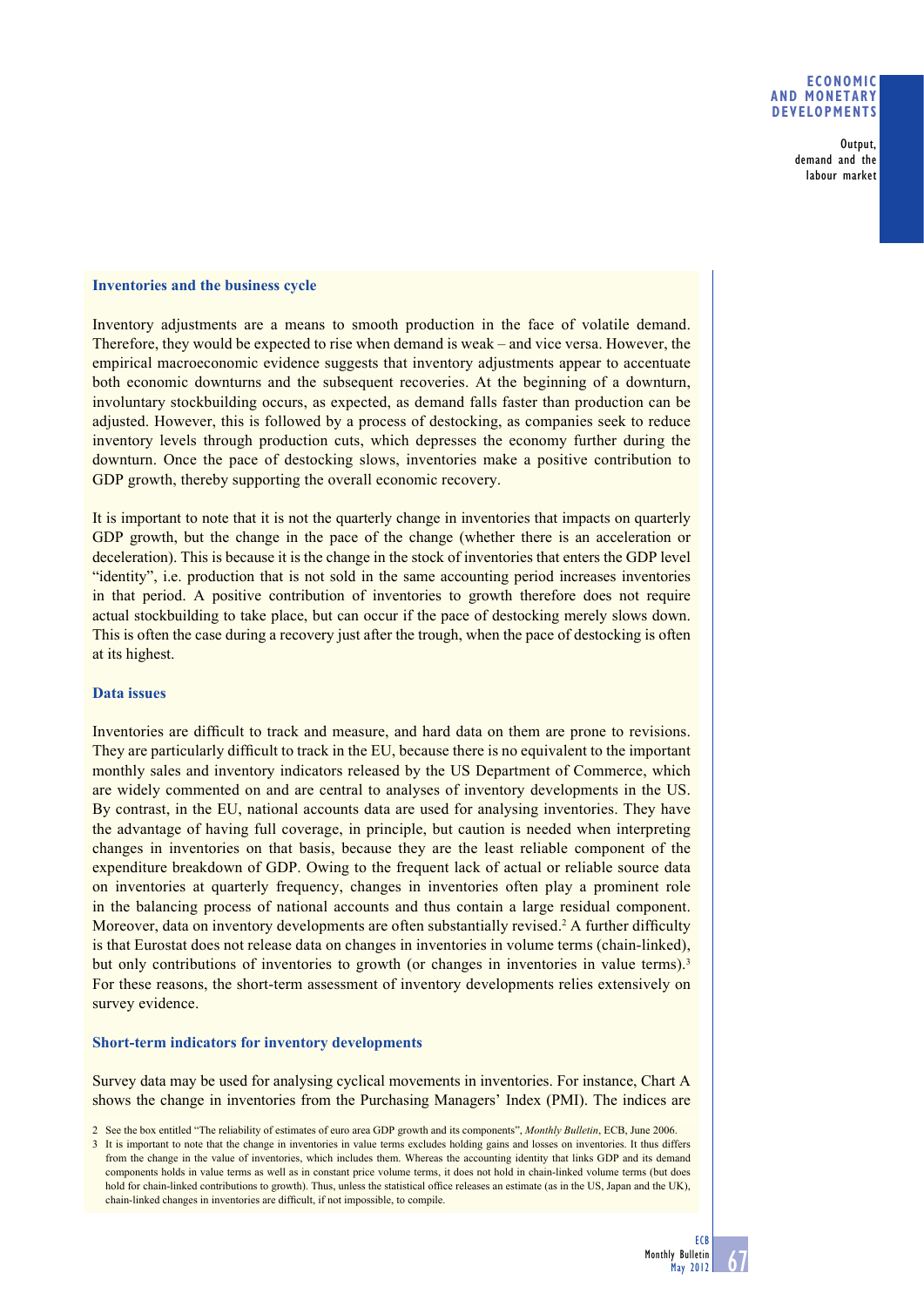

constructed such that, in principle, a value above 50 indicates a build-up of stocks and a value below 50 is consistent with destocking.

As can be seen in Chart A, the PMI indices point to significant differences in the evolution of inventories of finished goods in the manufacturing sector (which adjust later) and of inventories of inputs and of retail inventories (which adjust earlier). Firms can more easily adjust inventories of inputs, e.g. by delaying or cancelling orders/deliveries, whereas adjusting the inventories of finished goods requires adjustments to production, which are much more costly and take more time. At the time of the collapse of Lehman Brothers, for example, destocking of manufacturing inputs and retail inventories started as early as September 2008 and subsequently gathered pace. By contrast, the build-up of stocks of finished goods appears to have continued (and even slightly accelerated) until mid-December 2008. This suggests that the voluntary destocking of manufacturing inputs and retail inventories contributed to an involuntary increase in finished goods inventories, with producers appearing unable to cut production fast enough to prevent the ratio of finished goods inventories in the manufacturing sector to sales from rising above desired levels. An "inventory shock" thus leads first to a change in the composition of inventories, before having an impact on the overall level of inventories.

Other surveys provide information on the level of inventories rather than the change. This is the case for the European Commission's business surveys. Chart B shows that according to these surveys, levels of inventories of finished goods in manufacturing were assessed as having risen sharply relative to "normal" in the course of 2008, which is consistent with the PMI evidence of an accumulation of such stocks in 2008. It also points to the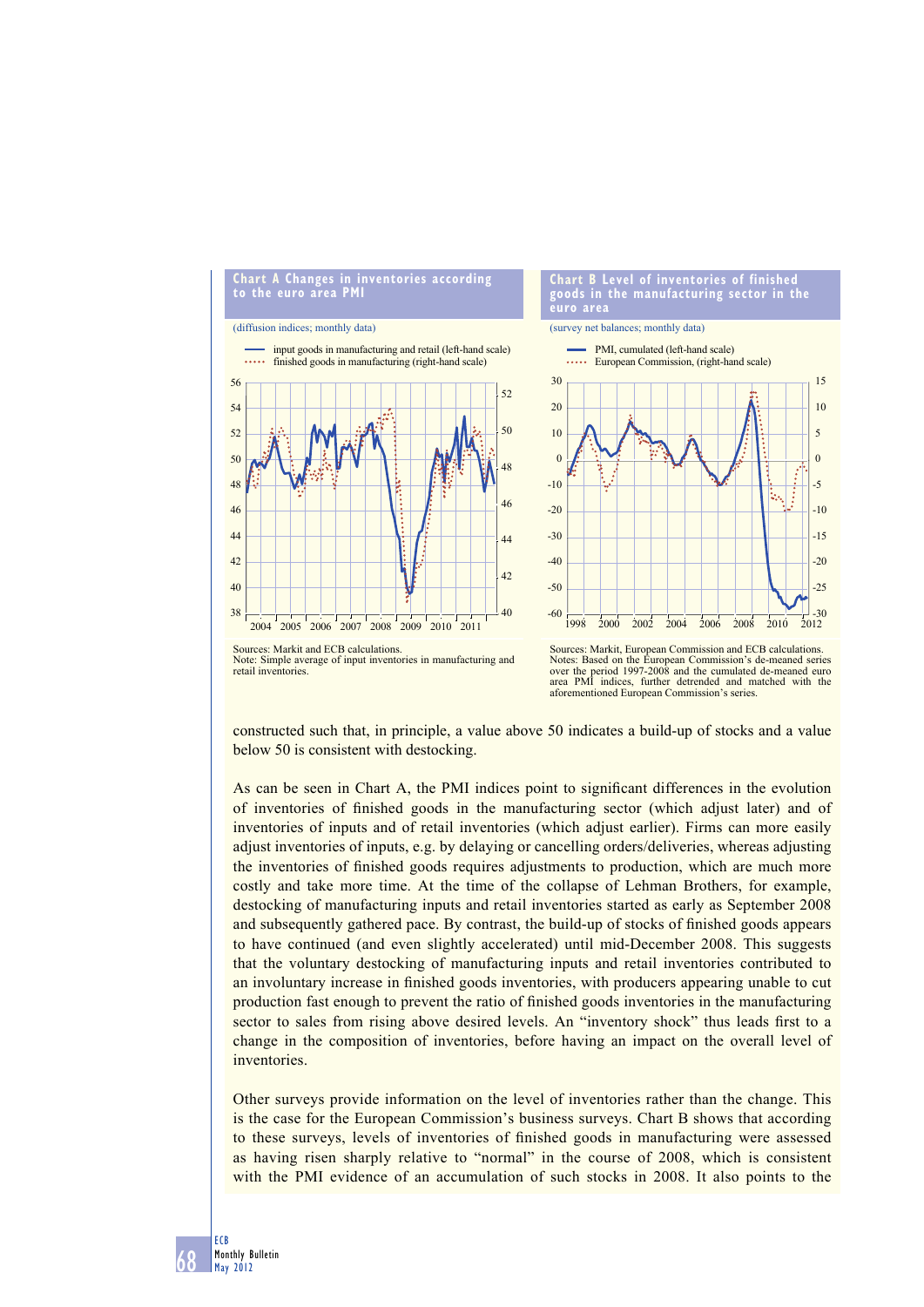## **ECONOMIC AND MONETARY DEVELOPMENTS**

Output, demand and the labour market

#### **Chart C Changes in euro area inventories, as derived from the national accounts and the PMI**

#### (diffusion indices; EUR billion)





Sources: Markit, Eurostat and ECB calculations. Note: National accounts: changes of inventories, in value.<br>PMI: average of input and finished goods inventories in manufacturing and retail inventories.

National accounts: contributions in chain-linked volumes PMI: changes in indices (in points). See Chart C.

involuntary character of this inventory build-up, as the level assessment was above its average. By contrast, stocks continued to be assessed as persistently higher than "normal" in early 2009, which may appear to contradict the evidence of pronounced destocking from the PMI. However, the apparent difference between the two series may in fact indicate that the voluntary destocking in finished goods shown by the PMI was simply deemed insufficient, with firms reducing their inventory targets in parallel to the reduction in their inventory levels.

The leading properties of some of these short-term indicators for developments in quarterly national accounts data on inventories are illustrated in Charts C and D. Chart C plots quarterly changes, seasonally adjusted, in euro area inventories according to national accounts data (in value terms) against the headline PMI. Chart D shows the contribution of inventories to GDP growth, in chain-linked volume terms, against the change in the PMI. The charts suggest that movements in inventories measured according to national accounts data and PMI survey data are broadly consistent.

Surveys relating to inventories are thus helpful when analysing economic developments, particularly because of their timeliness and reliability compared with the national accounts data. The expenditure breakdown of GDP is only available after 60 days and, unlike survey data, the data on contributions of inventories to GDP growth are subject to significant revisions.

## **Tentative analysis of inventory developments in 2011-12**

According to recent evidence on movements in inventories, after a phase of restocking, the deteriorating outlook and tightening in financing conditions triggered, in mid-2011, a reversal